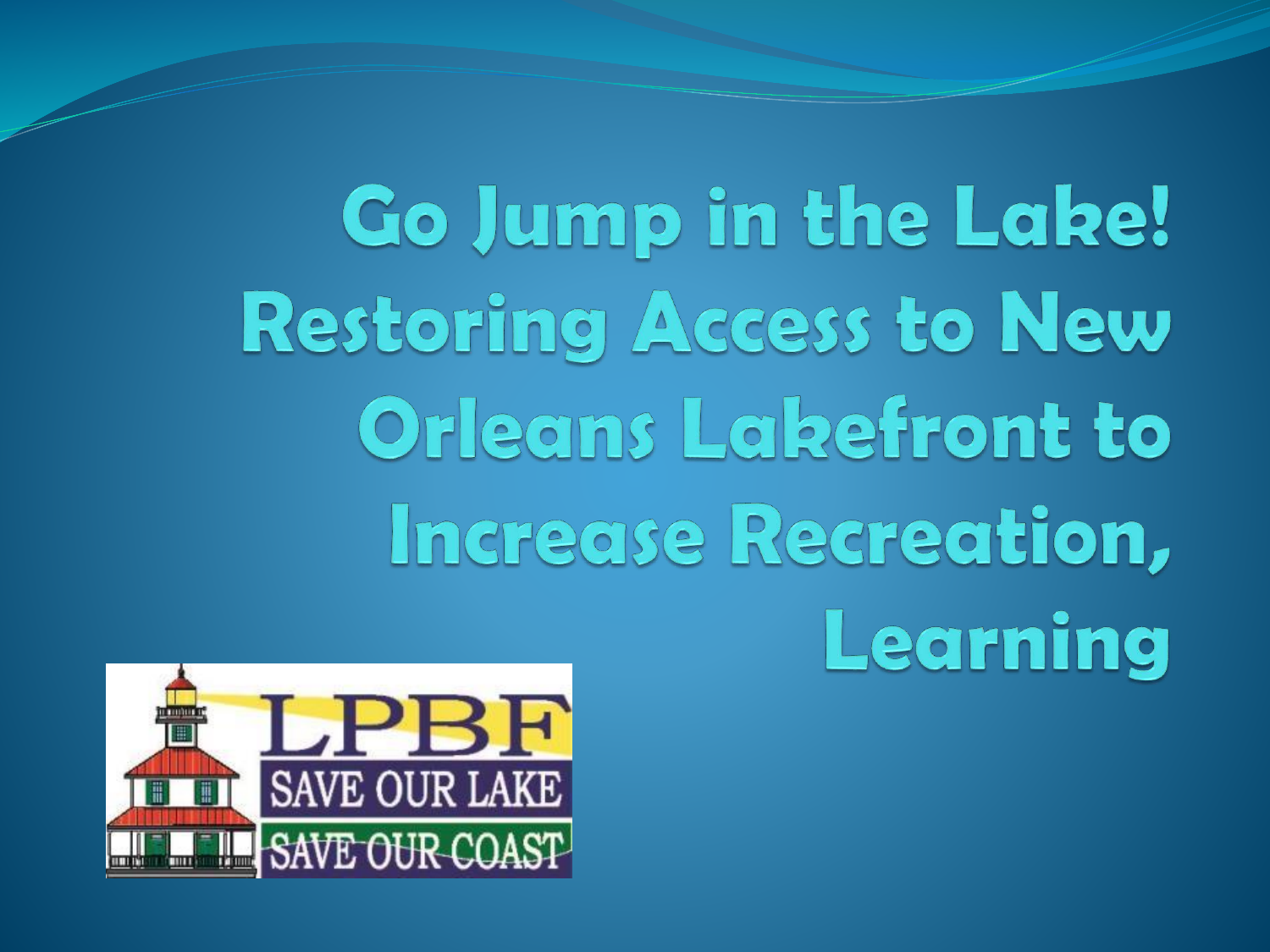## Project Purpose

LPBF to accelerate the ongoing revitalization of three miles of New Orleans' lakefront on the south shore of Lake Pontchartrain.

- LPBF to take on the role of manager of Pontchartrain Beach, entering a lease with the Orleans Levee District and implementing provisions from the 2005 community plan.
- Create new literature and signage in English and Spanish, for use along the lakefront and at Pontchartrain Beach.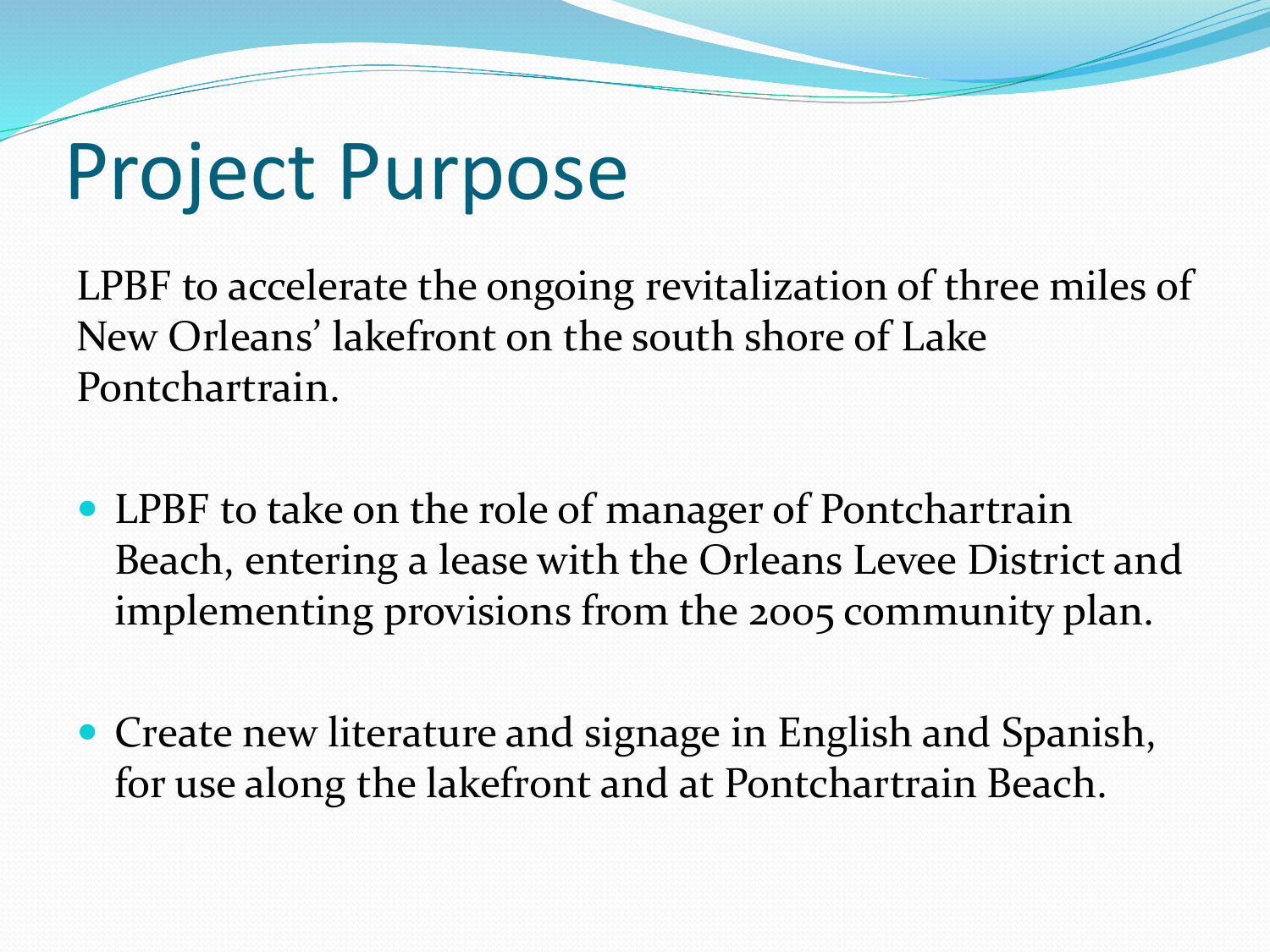## Map of Project



Location of project is along three miles of Lake Pontchartrain's south shore in New Orleans, with LPBF sites at each end: The New Canal Lighthouse Museum and Education Center (8001) Lakeshore Drive) and Pontchartrain Beach (2045 Lakeshore Drive).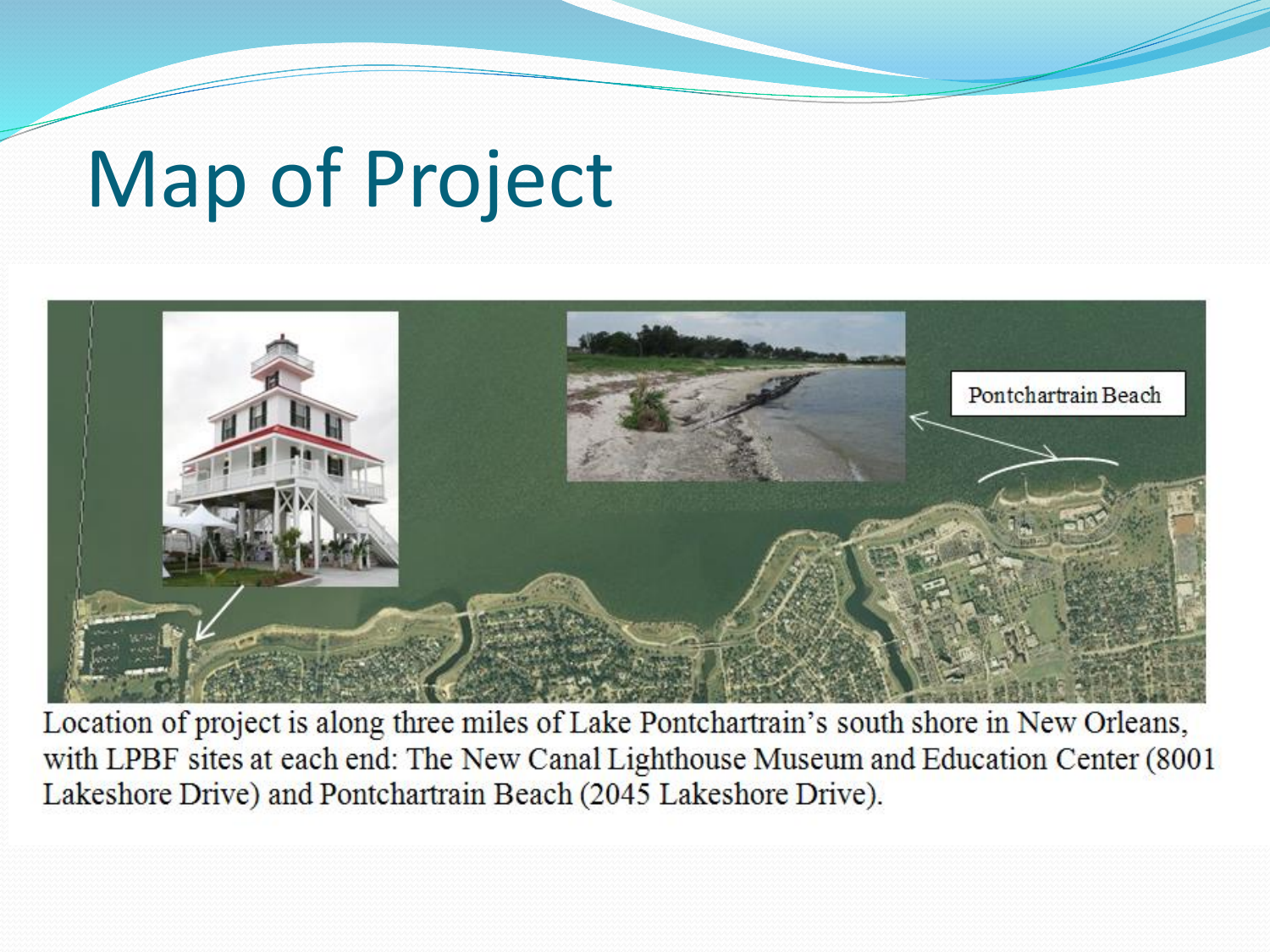## **Outputs**

LPBF to take on the role of manager of Pontchartrain Beach

- Execution of a lease to reopen Pontchartrain Beach to the public.
- Complete a site assessment by an engineering firm to identify conditions and hazards.
- Hire a community liaison to engage citizens groups and a supporters group.
- Purchase needed basic amenities such as trash receptacles and benches.

Bilingual *Guide to the Southshore Lakefront* for enjoying the lakefront in New Orleans

- LPBF will produce and make available at: the New Canal Lighthouse, Pontchartrain Beach, the Mardi Gras Foundation and the Bayou St. John marsh creation area.
- It will have safety message about swimming, fishing and recreating along lakefront, as well as direct residents to nearby boat harbors, sites for paddle boarding, fishing locations, and restaurants.
- It will also invite people to Pontchartrain Beach for recreation.

Bilingual signage along the lakefront to educate citizens about the lake's history and recovery. At Pontchartrain Beach, the signage will include safety messages about where to swim and guidance about proper disposal of waste.

At the New Canal Museum, the narrative of all displays will be reproduced as color handouts in Spanish to further educate and engage the Hispanic community.